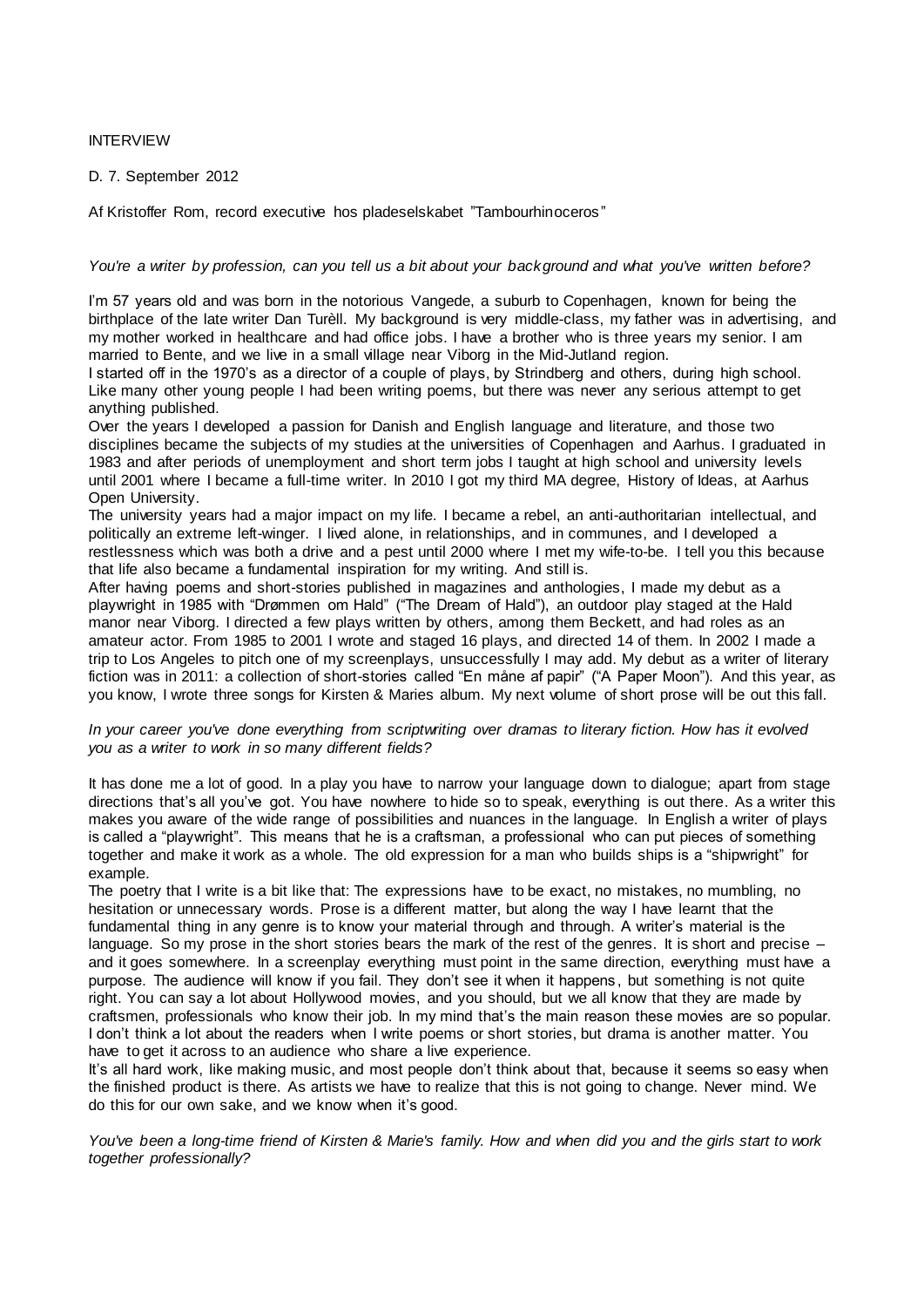I think we laid the ground pretty early. Sometimes I helped them out with their homework, and when they were in high school we discussed some of their subjects and projects. When they started their music career by touring different amateur concerts, I became curious as to how far it would take them. When we were together in their house or ours we talked about the difficulties with composing and working with texts. We shared the excitement when the EP with "My Dear" was released, and I felt it was both a joy and a privilege to be so close to that generation and its thoughts and creativity, and two representatives of it who were so focused and hardworking as Kirsten and Marie.

As it turned out none of us mentioned the possibilities of working together, because they were kind of too shy to ask me, and I didn't want to put any kind of pressure on them by offering texts. I don't remember who made the first move (they did I think), but from then on we worked together, and I'm sure we all benefited from it, and still do.

### *How was the work process between you and Kirsten & Marie during Newspeak? How do you go about writing lyrics for someone else's music?*

In the beginning they merely asked if I had any texts or would write some for them, then they would make the music. We discovered that sometimes the process had to be a mix of text lines and music bits and pieces. It took a while before we actually sat down at the same table to make text and music become a whole. Kirsten and Marie made me realize that at least two of my poems, which were being transformed into song texts, had to be changed in order to fit rhythms and chords. And at this point I had two major advantages. Number one was that as a playwright and screenwriter I am used to discuss possibilities within the text to obtain a certain goal or effect, to "regroup" if you want. And number two: I knew from experience that these two women were as engaged in the process of making our different approaches into a success as I was. Generally, I delivered a text, and they worked with it trying it up against some chords and tunes they were currently working on. Then they returned, we talked about it, and they let me listen to some of their attempts. We knew more or less where we were all going. At one point, in their family summer cottage on the island of Læsø, they took me completely by surprise by choosing a style and speed in the music for "Venus Descending" which was as far from my own sentiments around the poem as it could possibly be. They put some freshness into this quiet text which made it all turn out right.

# *You've written the lyrics to "Venus Descending", "Snowflakes From the Sun" and "Two Mornings". Can you tell the readers what these songs are about and, if anything, what else you want to convey with the lyrics?*

As I said, "Venus Descending – Part 1" is, to me, a quiet, but rather intense declaration of love from a woman to a man. I wrote it long ago, but naturally the point of view was male then, and the title was "Icarus Descending". I changed it; we discussed the complexity of the text and the way the music challenged and sort of transformed it from something heavy with longing into a praising of love itself. It'll be exciting to see what is in store for us when they publish "Part 2". In Greek mythology the main story told about Icarus is his attempt to escape from Crete by means of wings that his father constructed from feathers and wax. He ignored instructions not to fly too close to the sun, and the melting wax caused him to fall into the sea where he drowned. So love can be fatal. The changing of the main character into Venus, who is the Roman mythology's goddess for love and beauty, was natural since it was a female voice or voices who would be singing the song. It also meant that a certain tenderness sneaked into the text as I revised it. "Snowflakes in the Sun" first appeared on my facebook profile as twelve independent Haiku poems . They were written in the Japanese tradition with the 5-7-5 pattern, meaning three lines with 5, 7, and 5 syllables respectively. The tradition says that the motif should be from nature, the scene should be limited, and that the last line of each poem should contain a kind of point, a quiet climax or surprise, or a change in tone. That was my original idea, but again these two young people surprised me by putting them together as a song with twelve stanzas! These haikus don't have an intention; they are pictures, scenes, or just examples. I rarely write messages for the audience; I don't have an agenda to preach. "Two Mornings" is an exception to this. It's about a pregnant woman who takes her husband to the airport to say goodbye to him as he goes off to war. He is killed there, and as she once again goes to the airport, it is in order to receive his coffin. But there is hope in the song, because she now holds her little child's hand instead of his, and thus he is still with her, and the future looks a little brighter. At first Kirsten and Marie rejected the idea of including an anti-war song in their material. My thought was that Denmark being in Afghanistan (after Bosnia and Iraq) as a nation in war, gave an opportunity to describe a new experience as a Dane and as a person in the modern world. I